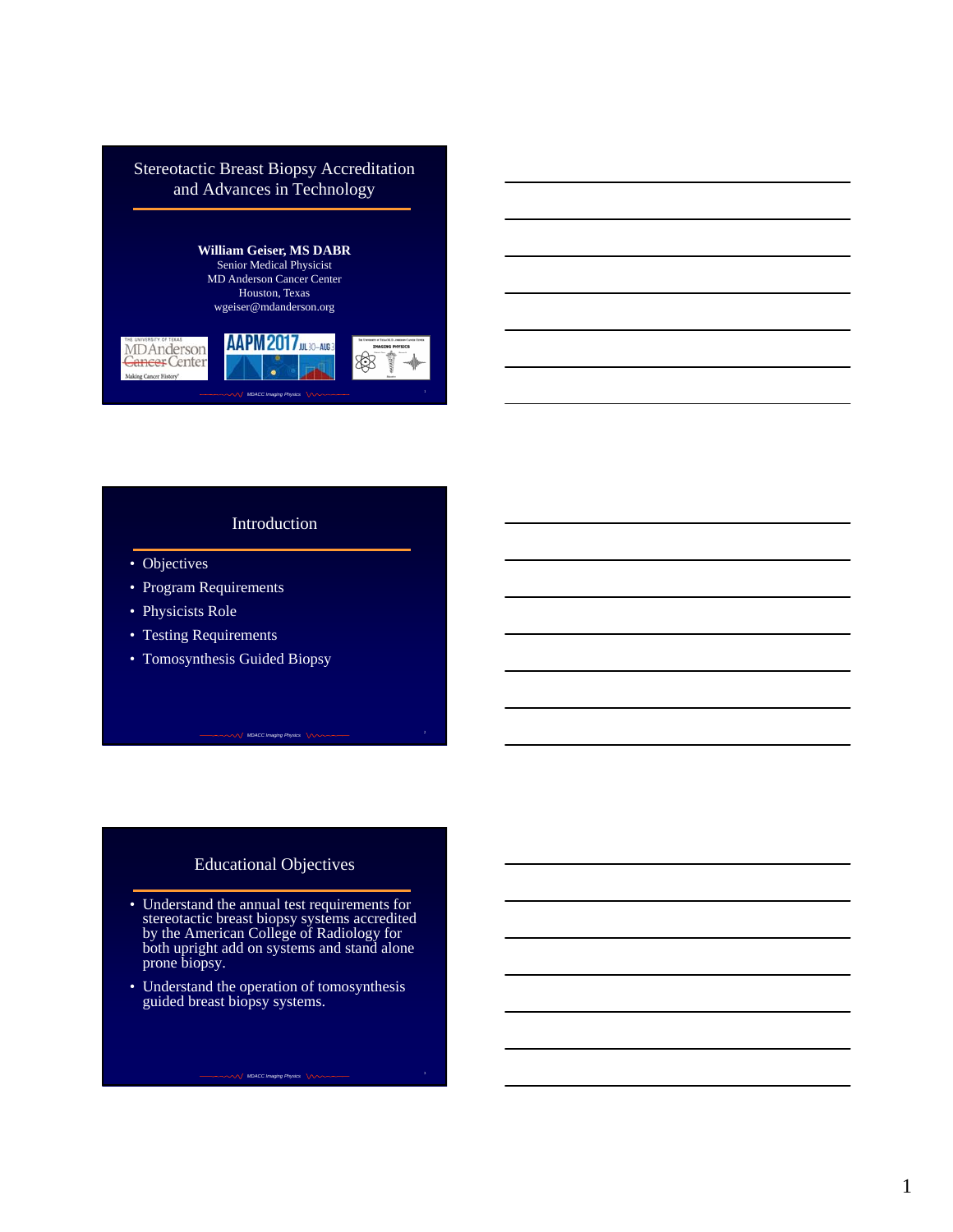# Physicists Role

- Stereotactic Breast Biopsy Accreditation
	- Annual Testing (required)
	- QC Program Review (required)
	- Dose Measurement (required)

### Stereotactic Breast Biopsy Physicist

**MDACC Imaging Physics**  $\sqrt{\sqrt{2\pi}}$ 

- Initial Qualifications
	- Qualified to perform Mammography surveys under MQSA
- Perform one (1) hands on survey of a stereotactic breast biopsy unit under a QMP or at least 3 independent surveys prior to 6/1/97 • Continuing Experience
- Upon renewal, 2 SBB surveys in the prior 24 months
- Continuing Education
	- Upon renewal, 3 CEU's in SBB in prior 36 months

Ref: http://www.acraccreditation.org/~/media/ACRAccreditation/Documents/Stereotactic/Requireme nts.pd

**MDACC Imaging Physics** 5 **Continuous** 1999 **Continuous** 

### Stereotactic Breast Biopsy Program Requirements

- Quality Assurance Questionnaire
- Test Image Data Sheet
- Clinical Images (still on film or high quality photographic paper)
- Phantom Images (on film)
- Medical Physicists Annual Survey Report
- Daily, Weekly Tech QC (one month)
- Monthly, Quarterly, Semi-annual Tech QC records (one year)

**MDACC Imaging Physics** 6 **Continuous** 1999 **Continuous**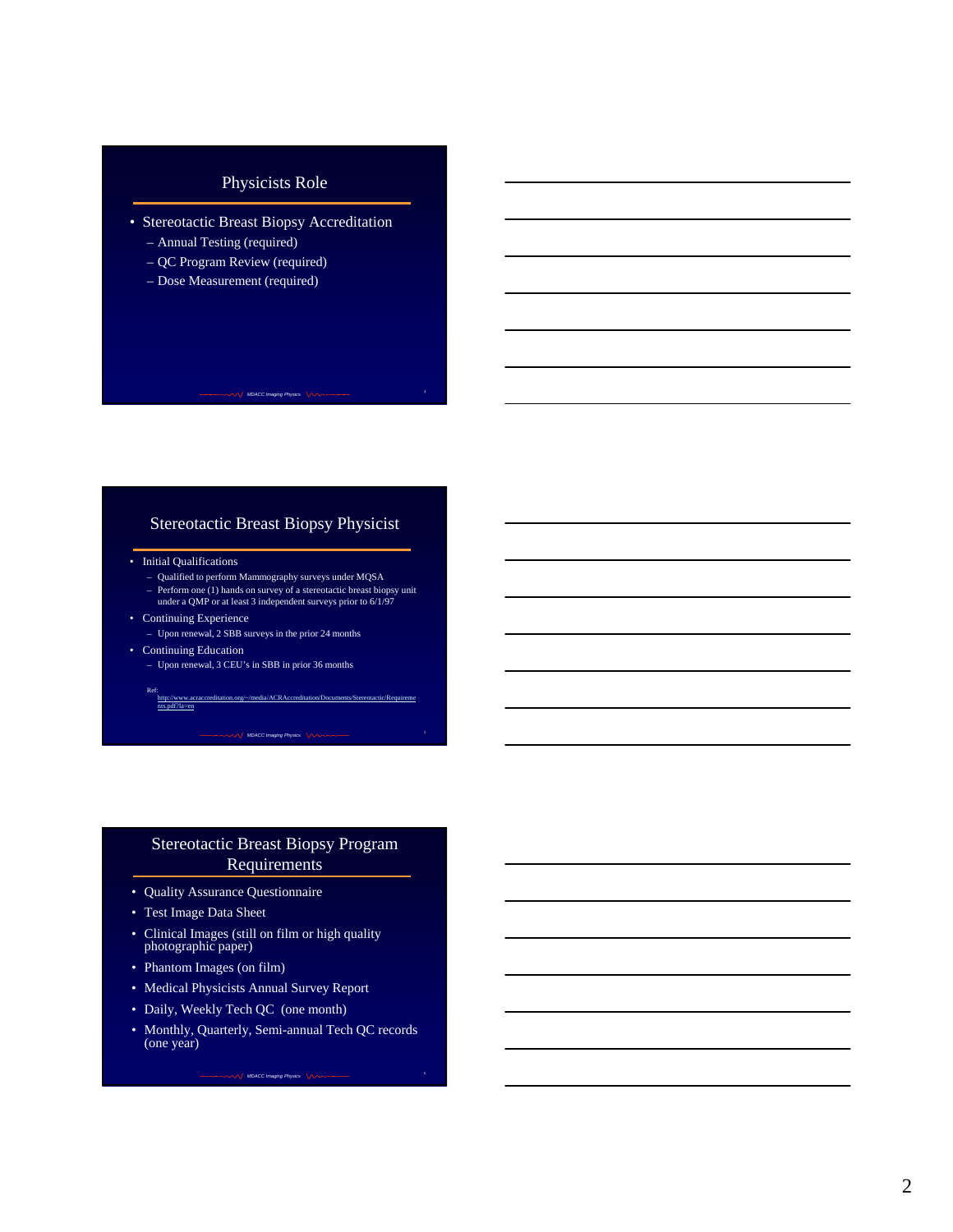# Technologist Quality Control

- Daily Localization Accuracy<br>Test
- Phantom Imaging (weekly)
- Printer QC (monthly)
- Visual Checklist (monthly) • Compression (semi-annually)
- Repeat Analysis (quarterly)
	-
- Zero Alignment Test (per manufacturer)
- Dark Room Testing (if using film screen)





 $\sim$ / MDACC Im





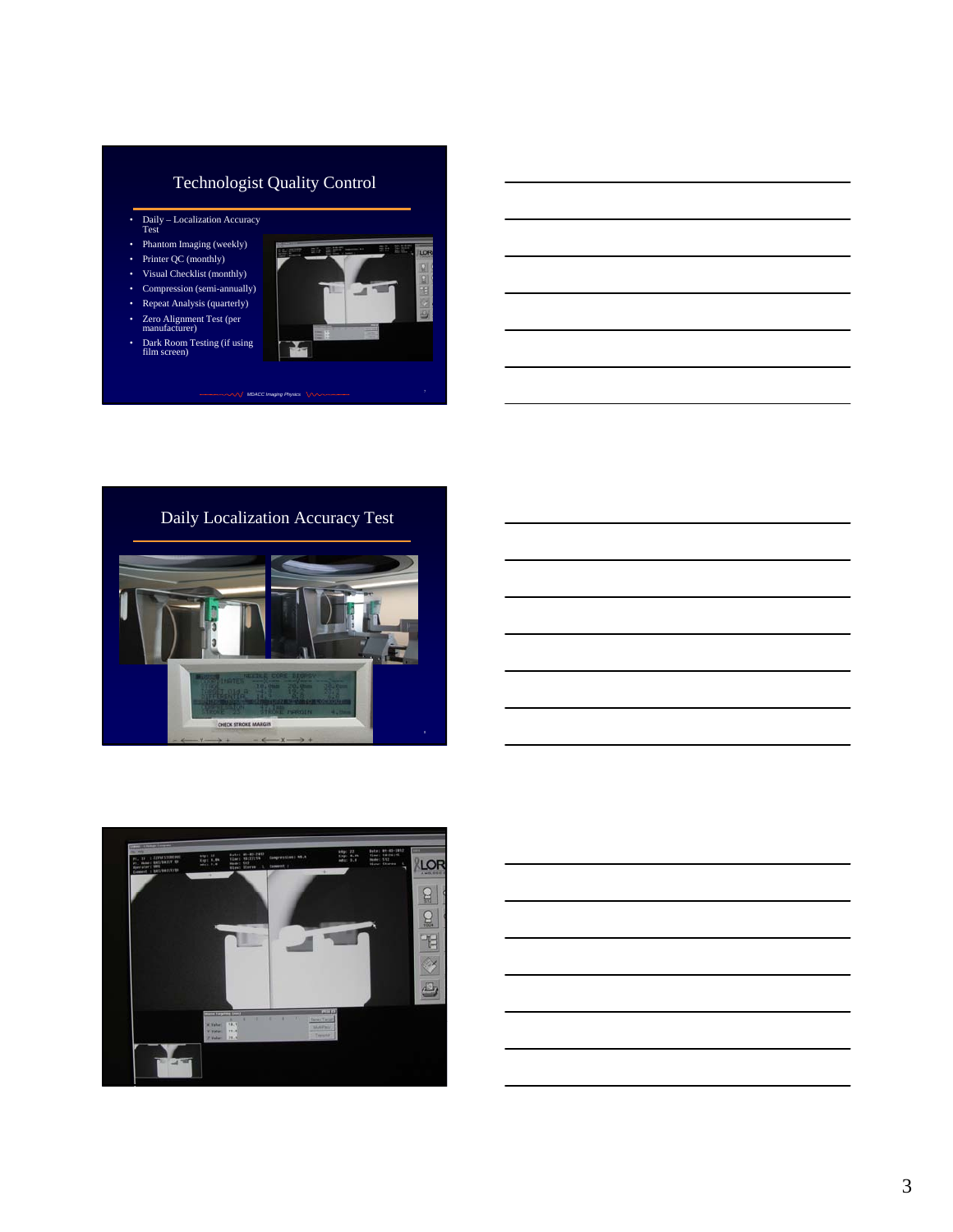| Generator Tools Bropsy<br><b>Lighting Service</b><br><b>System Mensages</b><br><b>Patentists</b><br>Name<br><b>Bingsy ISAS, MAAMADIAC</b><br><b>And Procedure</b><br><b>READY</b><br><b>ID</b><br><b>Bossy GAS MAMMOIAG</b><br>Date of Birth 1/28/2014<br><b>Continued by Continued Bank</b><br><b>ABSVAN</b><br>×<br>Compression<br>Conv Tomo<br>Comp Release<br><b>Auto</b><br><b>List Vans</b><br>Comp Mode<br><b>Acq Mode</b><br><b>AEC Mode</b><br><b>Focal Spot</b><br>Dual<br><b>IS</b><br>Force<br>0.0 lbs<br><b>QAS</b><br>ISTANDARDS<br>UFS.<br><b>Manual</b><br><b>Output Groups</b><br><b>Thickness</b><br>7.7 cm<br><b>SAFEKOSAK KULLA</b><br>Stereo Mode<br>Ains<br>ø. |
|--------------------------------------------------------------------------------------------------------------------------------------------------------------------------------------------------------------------------------------------------------------------------------------------------------------------------------------------------------------------------------------------------------------------------------------------------------------------------------------------------------------------------------------------------------------------------------------------------------------------------------------------------------------------------------------|
|                                                                                                                                                                                                                                                                                                                                                                                                                                                                                                                                                                                                                                                                                      |
|                                                                                                                                                                                                                                                                                                                                                                                                                                                                                                                                                                                                                                                                                      |
|                                                                                                                                                                                                                                                                                                                                                                                                                                                                                                                                                                                                                                                                                      |
|                                                                                                                                                                                                                                                                                                                                                                                                                                                                                                                                                                                                                                                                                      |
| Collegence                                                                                                                                                                                                                                                                                                                                                                                                                                                                                                                                                                                                                                                                           |
| <b>Dona</b><br>kVp<br>mAs<br>Filter<br>Collimation<br>24x29<br><b>Property Three</b>                                                                                                                                                                                                                                                                                                                                                                                                                                                                                                                                                                                                 |
| <b>Image Size</b><br>24x29<br><b>Antique   Enjoys</b><br>25<br>30<br><b>POL</b><br><b>ACCAST</b>                                                                                                                                                                                                                                                                                                                                                                                                                                                                                                                                                                                     |
| Paddie<br>None<br>Paddle<br><b>Pierre</b>                                                                                                                                                                                                                                                                                                                                                                                                                                                                                                                                                                                                                                            |
| <b>AEC Sensar</b><br><b>AEC Comp.</b><br>Ont<br>Normal<br>Mode                                                                                                                                                                                                                                                                                                                                                                                                                                                                                                                                                                                                                       |
| Carter<br>Poston<br><b>TOT</b><br>101<br><b>JOH!</b>                                                                                                                                                                                                                                                                                                                                                                                                                                                                                                                                                                                                                                 |
| <b>Mag</b><br>None<br>Mag                                                                                                                                                                                                                                                                                                                                                                                                                                                                                                                                                                                                                                                            |
| Begay QAS                                                                                                                                                                                                                                                                                                                                                                                                                                                                                                                                                                                                                                                                            |
| ۰<br>$-2-$                                                                                                                                                                                                                                                                                                                                                                                                                                                                                                                                                                                                                                                                           |
|                                                                                                                                                                                                                                                                                                                                                                                                                                                                                                                                                                                                                                                                                      |







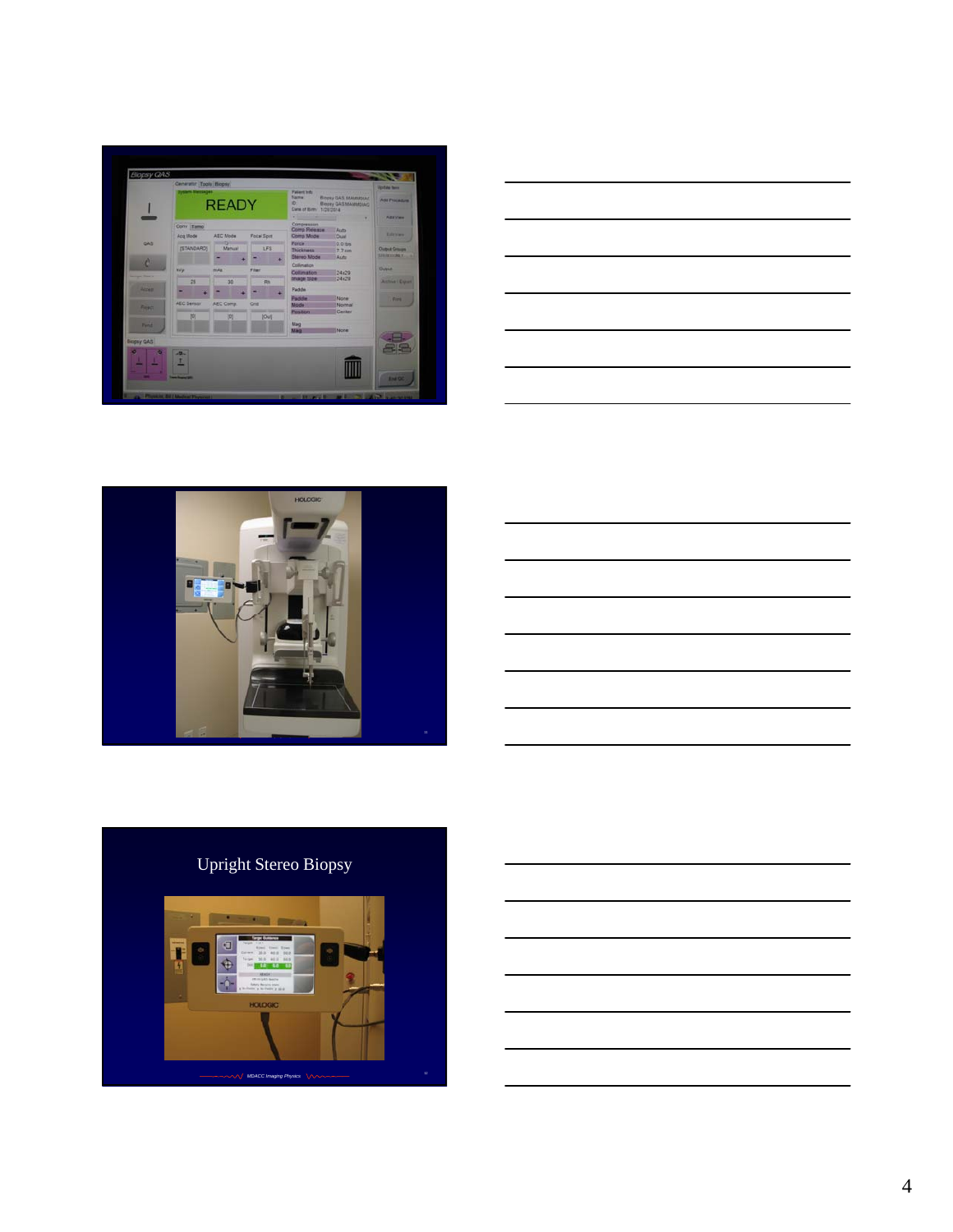





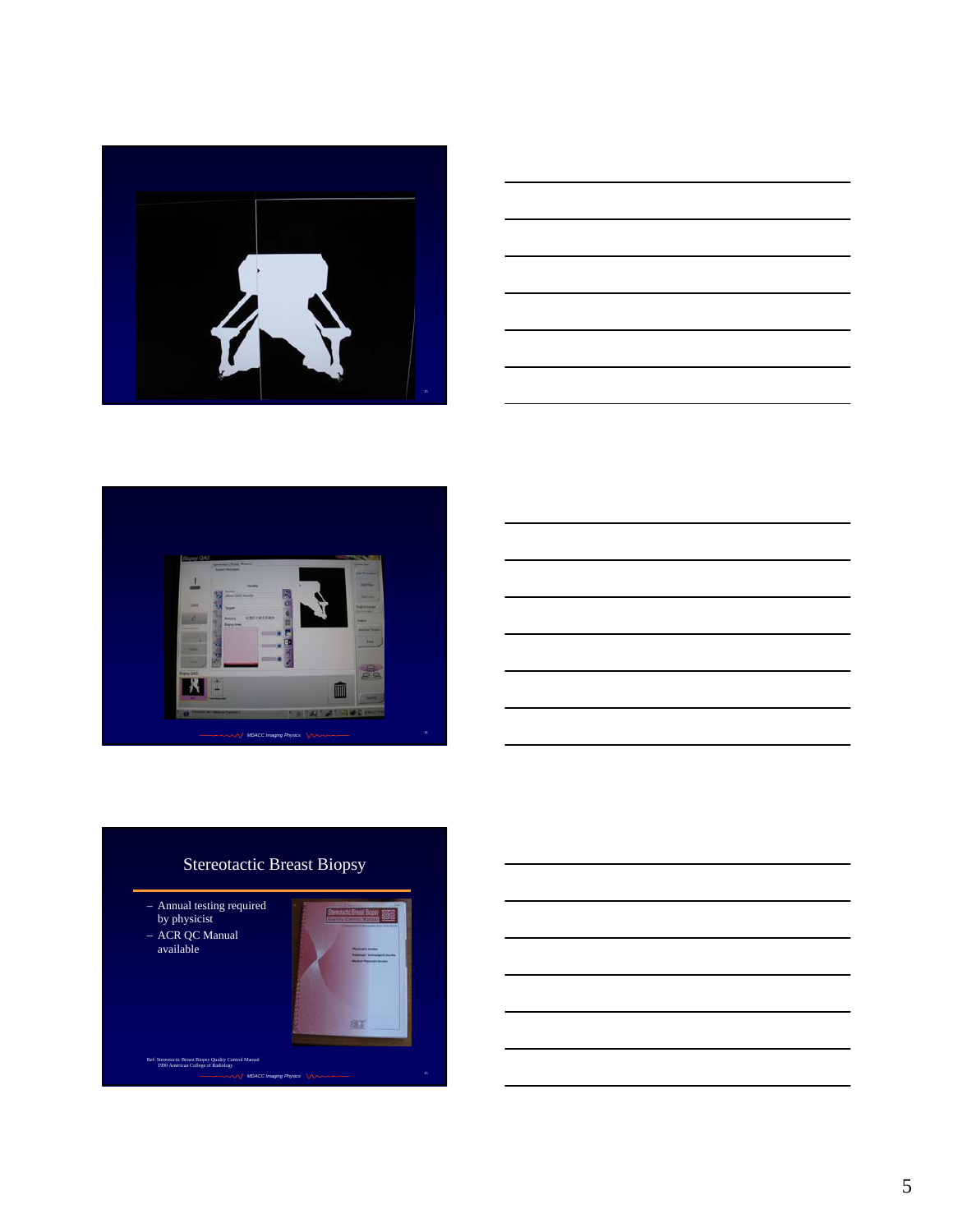### Stereotactic Breast Biopsy Annual Test – Prone Table

- Unit Assembly Evaluation
- Collimation Assessment
- Focal Spot Performance and System Limiting Spatial Resolution
- kVp Accuracy
- Beam Quality Assessment (Half Value Layer)

### Stereotactic Breast Biopsy Annual Test – Prone Table

**MDACC Imaging Physics** 16 **Annual Community** 16 **MDACC Imaging Physics** 16

- Automatic Exposure Control (AEC) or Manual Exposure Assessment
- Uniformity of Screen Speed (Screen Film Systems)
- Digital Receptor Uniformity (For Digital Image Receptors)
- Breast Entrance Exposure, Average Glandular Dose, and Exposure Reproducibility

**MDACC Imaging Phy** 

### Stereotactic Breast Biopsy Annual Test – Prone Table

*MDACC Imaging Physics* 18<br> **MDACC Imaging Physics** 18

- Image Quality Evaluation
- Artifact Evaluation
- Localization Accuracy Test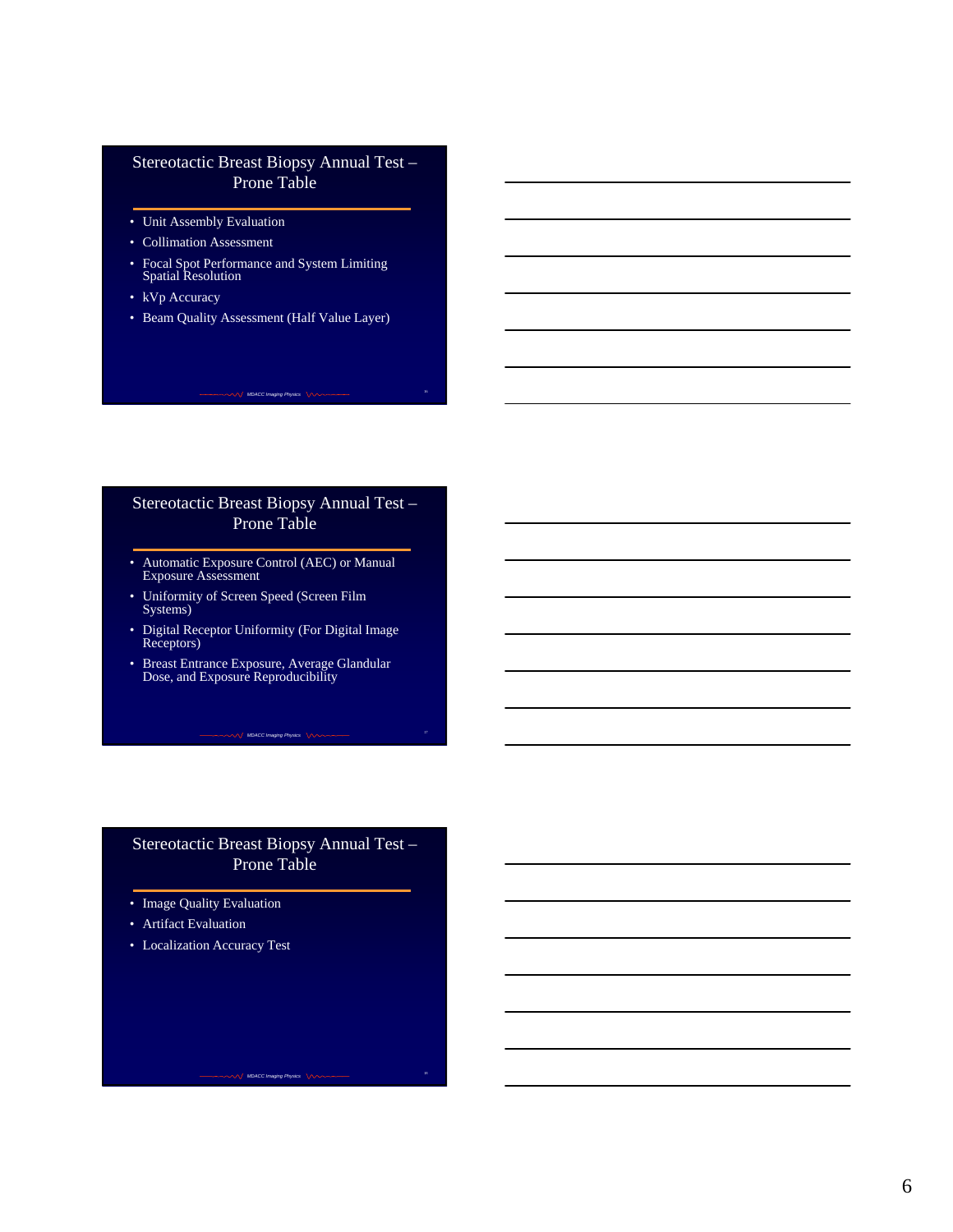# Digital Field Uniformity

• May require manufacturers service manual for procedure.

**MDACC Imaging Physics** 19<br>
19



Breast Entrance Exposure Average Glandular Dose, and Exposure Reproducibility

*MDACC Imaging Physics* 21 *CONSUMING 21* 

- Use AEC to expose Phantom
- Find closest manual technique
- Replace phantom with ion chamber
- Make 4 exposures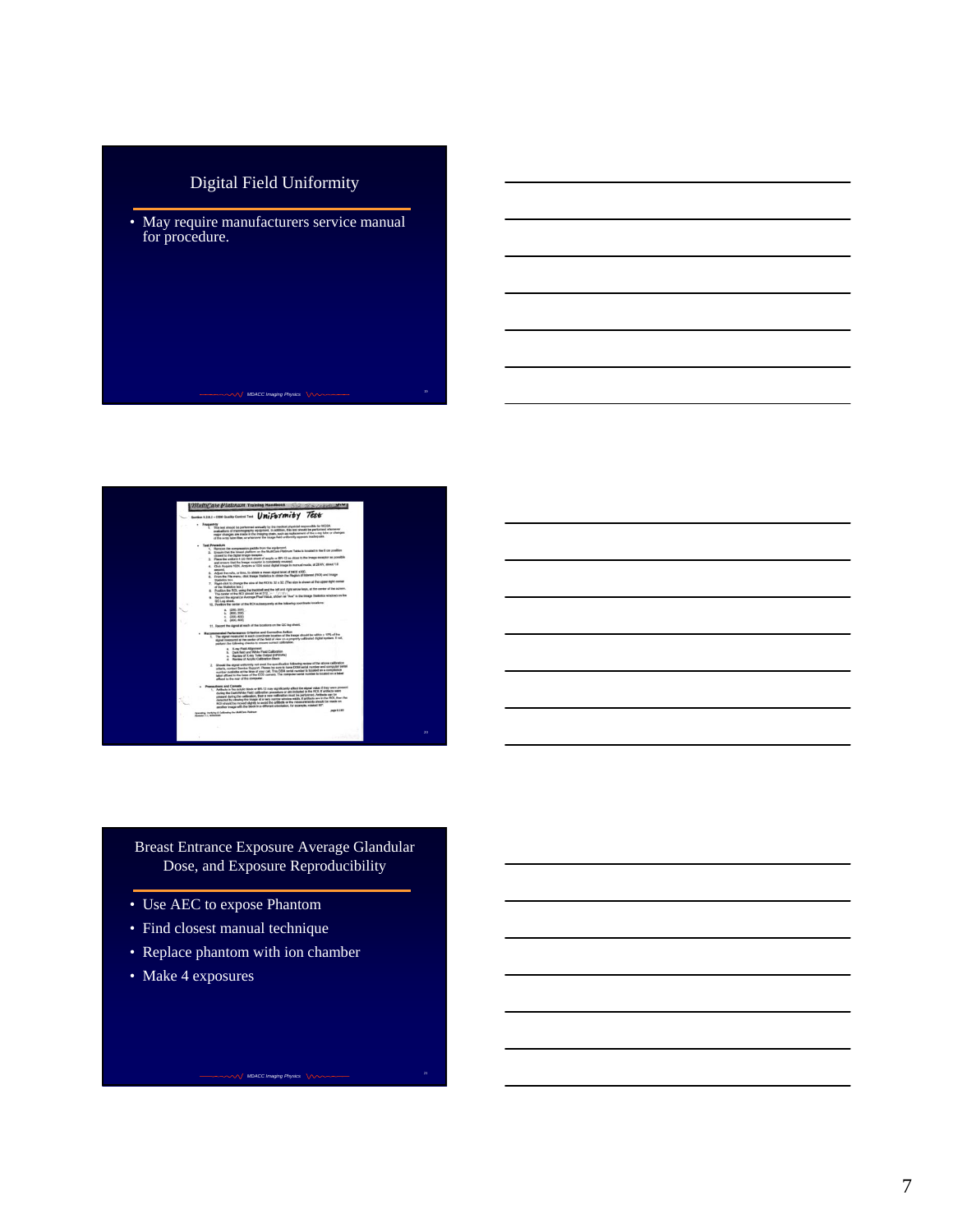



#### Dose

- Check both 512 and 1024 modes
- Made change to technique chart to get 1024 mode to be less than 300 mrad (3 mGy)
- "The average glandular dose to an average (4.2 cm compressed) breast should not exceed 3 mGy (300 mrad) per view for filmscreen or digital image receptors"

*MDACC Imaging Physics* <sup>23</sup>

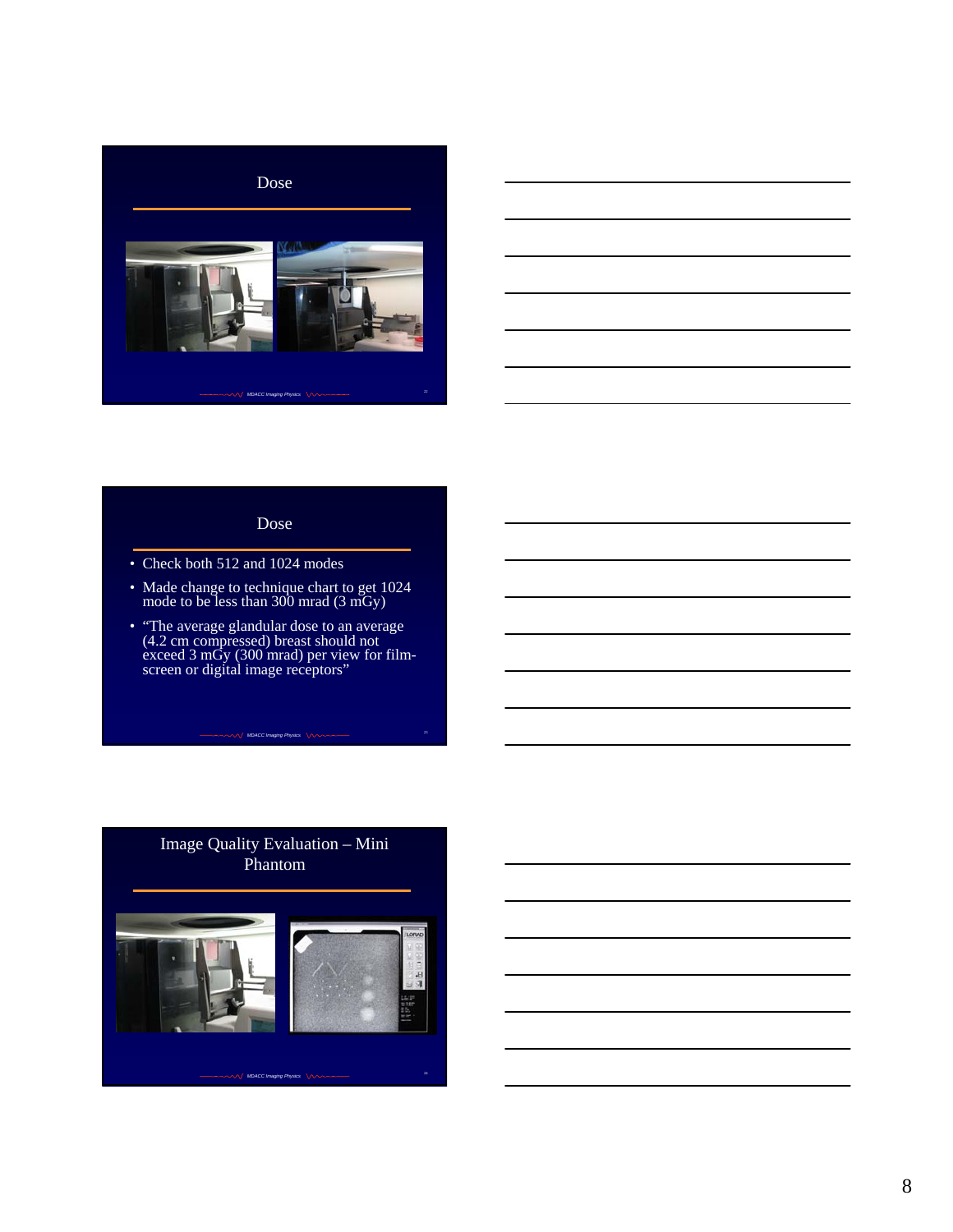









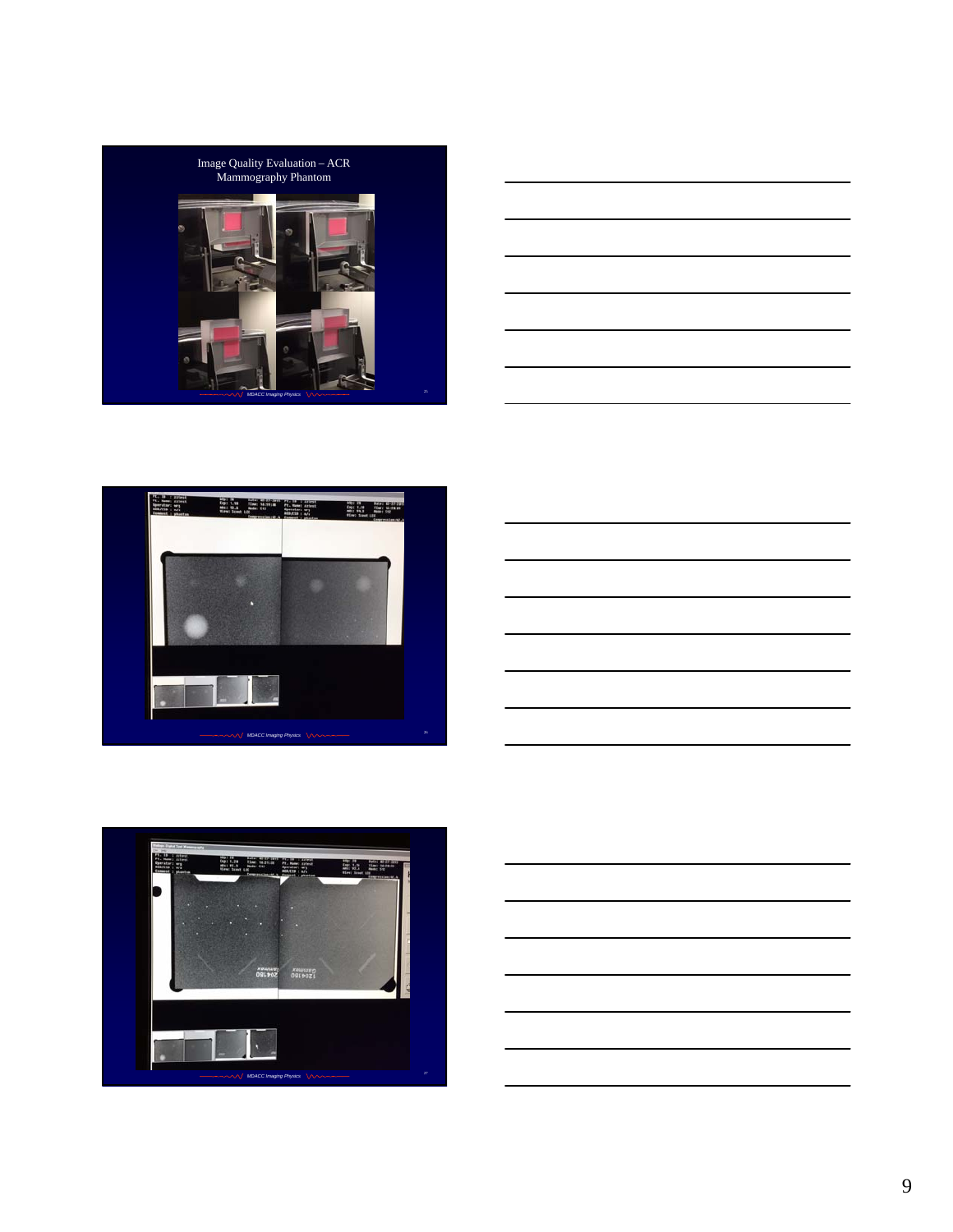| Required Minimum Scores - Digital<br>Receptor  |                                                |
|------------------------------------------------|------------------------------------------------|
| • Mammography<br><b>Accreditation Phantom</b>  | • Mini-phantom                                 |
| $-5.0$ Fibers<br>$-4.0$ Specs<br>$-3.5$ Masses | $-3.0$ Fibers<br>$-3.0$ Specs<br>$-2.5$ Masses |
| $-$ Total: 12.5                                | $-$ Total: 8.5                                 |



Add On Biopsy Systems



# Stereotactic Breast Biopsy Annual Test – Upright Add On

- Unit Assembly Evaluation
- Beam Quality Assessment (Half Value Layer) – With paddle and at kVp for stereo phantom
- Breast Entrance Exposure, Average Glandular Dose
- Image Quality Evaluation (with mini phantom)

**MDACC Imaging Physics** 30<br> **MDACC Imaging Physics** 30

• Localization Accuracy Test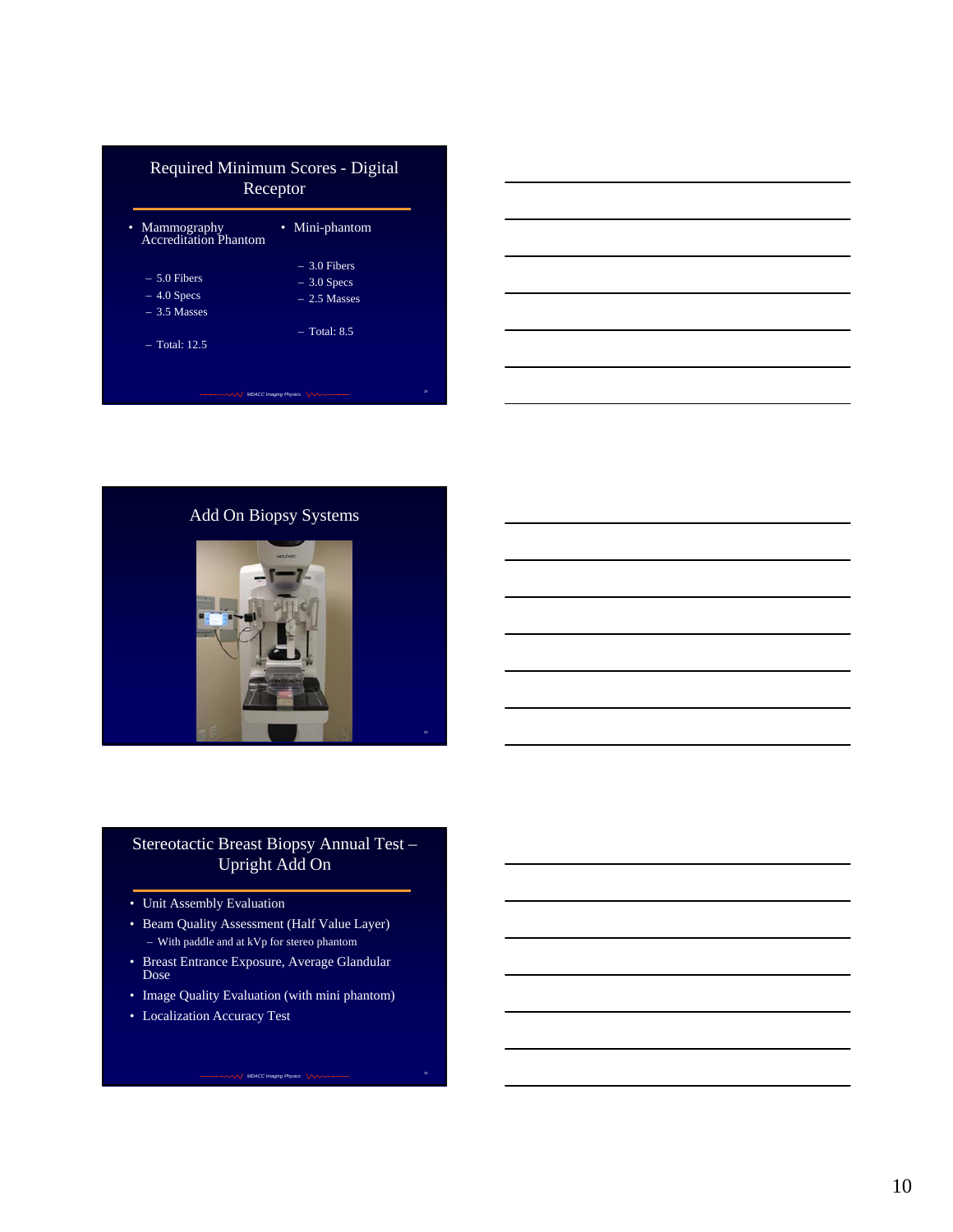# Beyond Mammography Annual Testing

- HVL at Phantom kVp with Stereo Paddle
- HVL Measurement for Tomo Biopsy
- Dose Measurement for Phantom for Both

**MDACC Imaging Physics**  $\sqrt{\sqrt{2}}$ 

- Image Quality with Stereo Phantom
- Localization



## FDA Approved Systems

**MDACC Imaging Physics** 33

- Hologic Dimensions with Affirm Biopsy Attachment
- Hologic Affirm Prone Biopsy System
- GE and Siemens coming soon!
- Fuji?
- No Manufacturers QC Program – Do what you think is best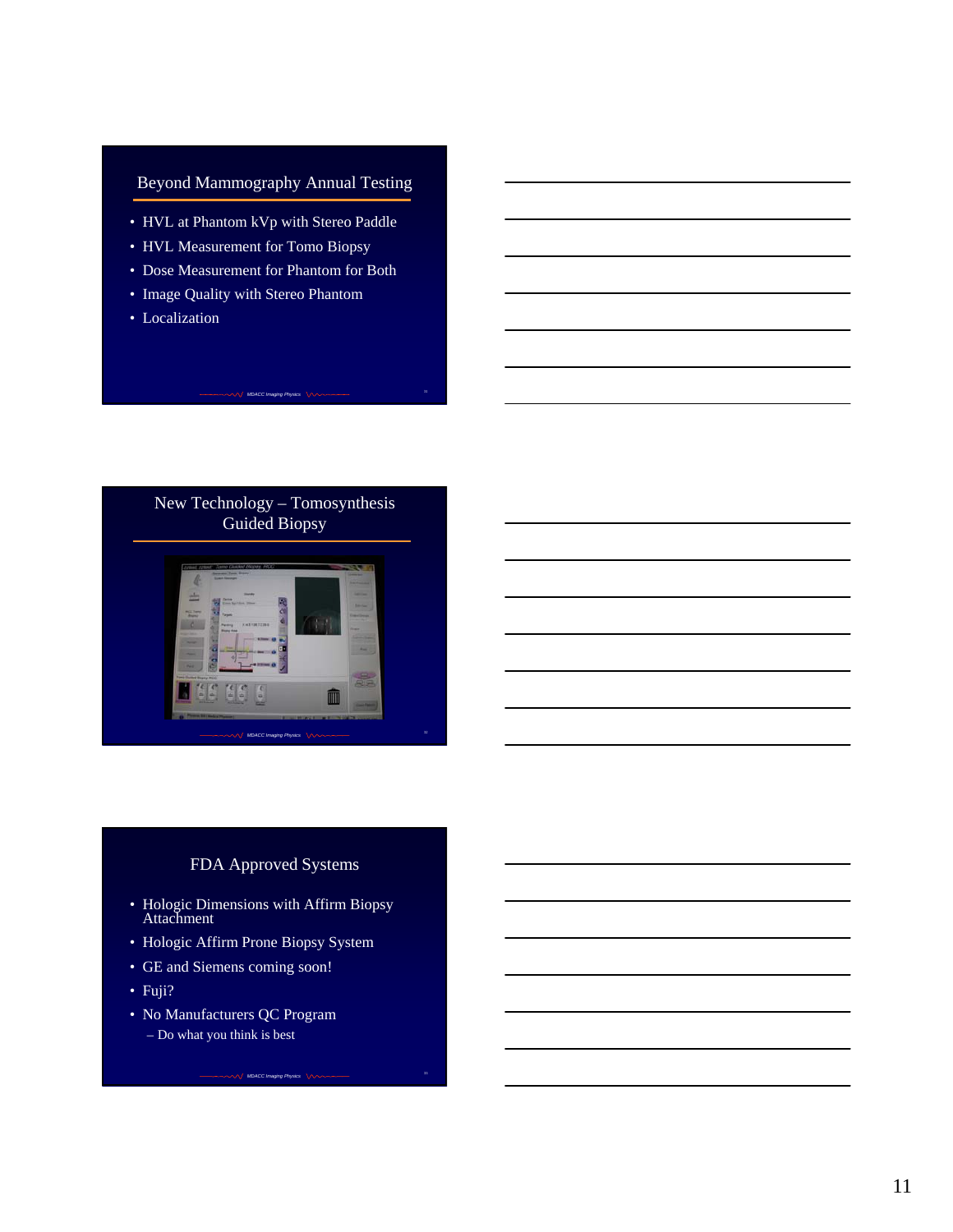# Prone Table w/ Tomosynthesis



#### • Hologic Prone System – Tungsten x-ray tube with Silver filtration

- aSe detector with 70 micron detector element
- 33 cm x 21 cm field size with a FOV of 14.3 cm x 11.7 cm
- 15 degree tomo
- **MDACC Imaging Physics**  $\sqrt{\sqrt{2}}$ acquisition angle

### Clinical Case

- 61 Y.O. female screening 2D only
- Called back for asymmetry
- Diagnostic Tomo showed small lesion.
- No ultrasound correlate
- Recommend tomosynthesis guided biopsy



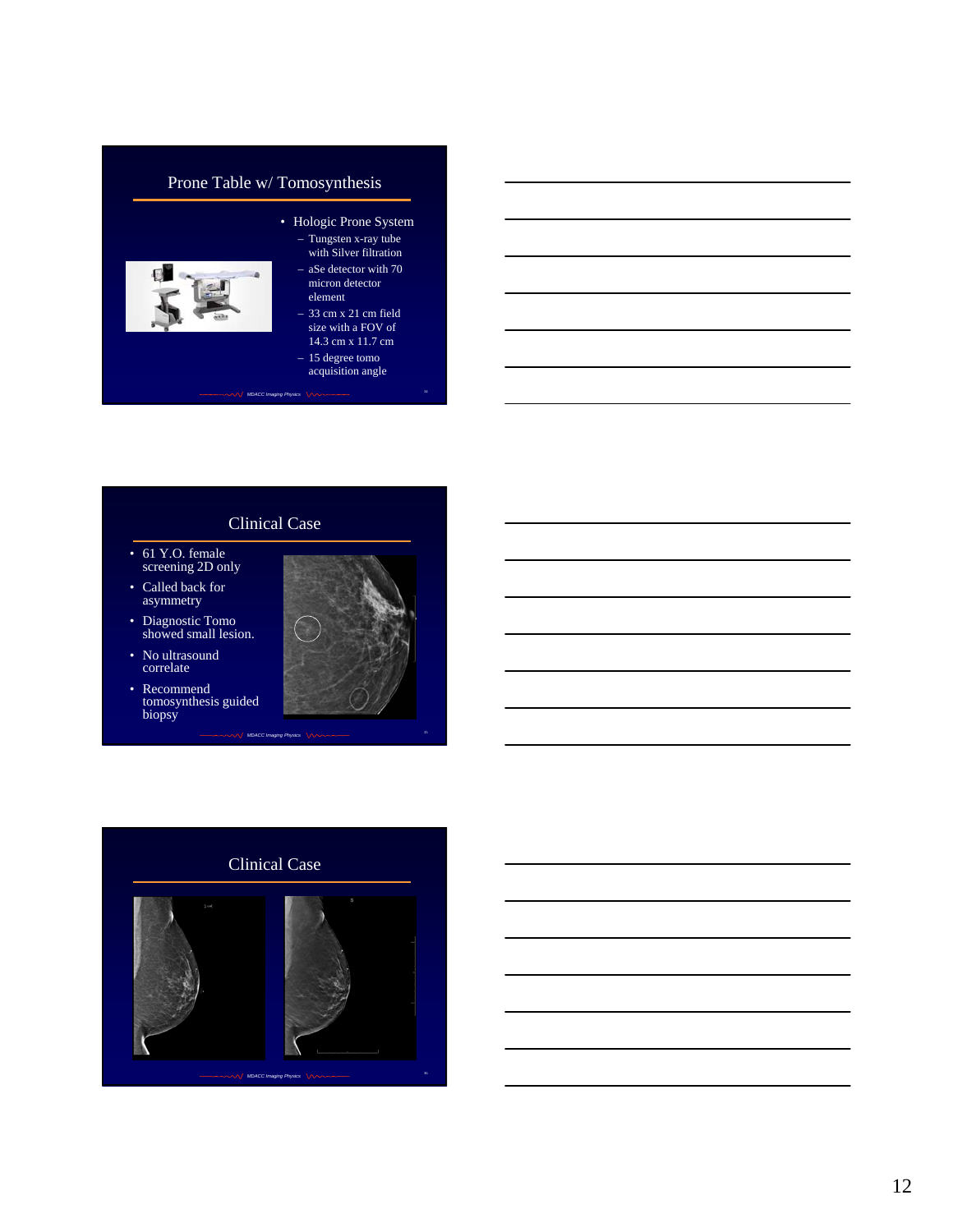





# Clinical Case

- Pathology showed invasive mammary carcinoma Grade I, T1, N0, M0
- Histologic markers showed ER positive 100%, PR positive 90%, HER2/neu2+ negative
- Patient opted for segmental mastectomy

**MDACC Imaging Physics** 39<br> **MDACC Imaging Physics** 39